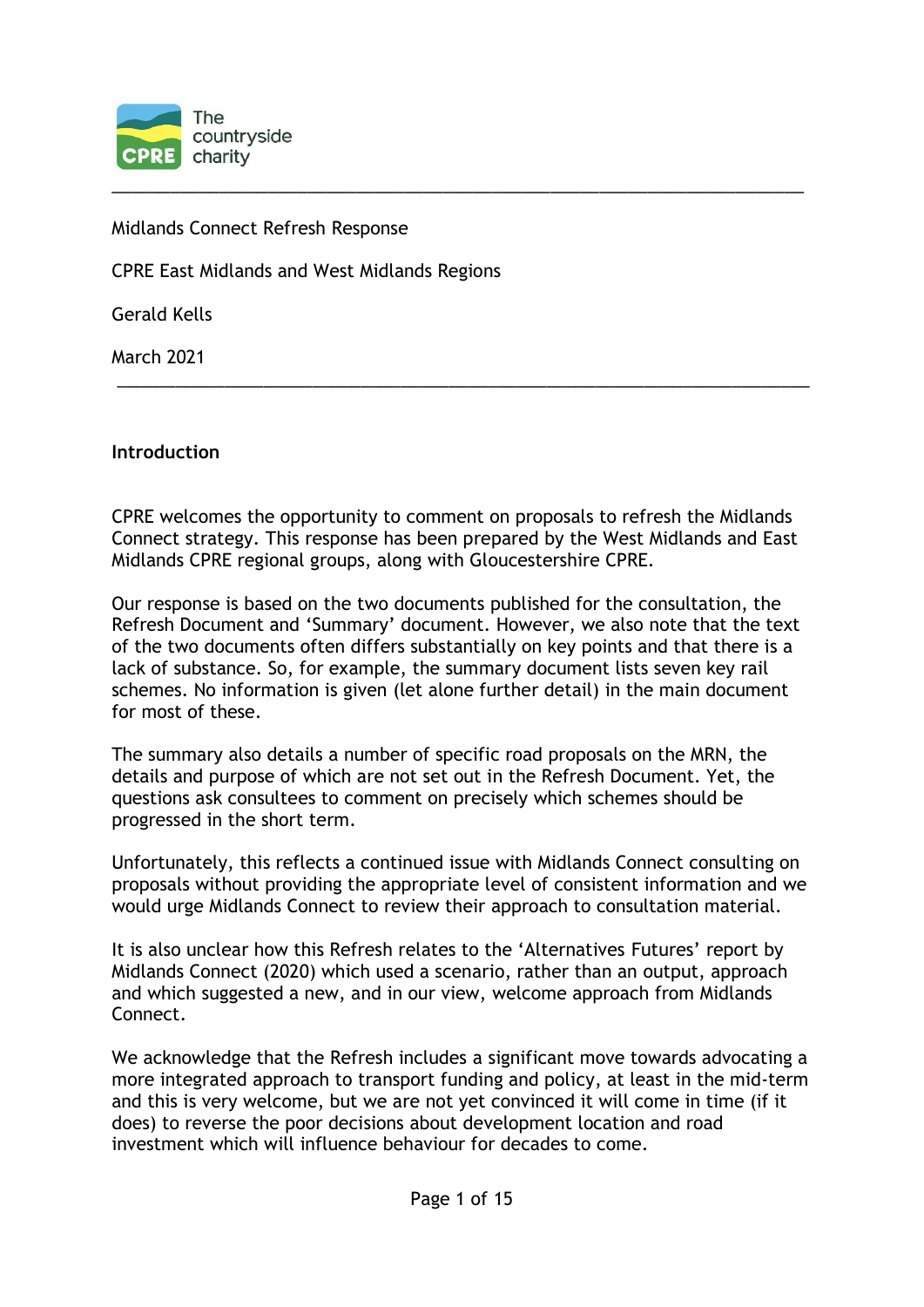The simple fact is that if we are to tackle Climate Change and provide development where it is most needed, supported by the right investment in Public Transport, it is essential that the Predict and Provide policy approach, particularly to road development, is reversed.

#### **Key Point 1: Climate Change**

The stated aim of the Transport Strategy Refresh (TSR) document is to use Midlands Connect's role as a sub national transport body to inform the government what the priorities are for national and regional infrastructure and the programs and policies that will support those priorities.

We believe the most important and pressing question is how the refreshed strategy will address the key issue of Climate Change, and this should be the primary Question.

The previous 2017 Strategy contained no reference to Climate Change or the Government's obligations set in legislation so the recognition of this as a challenge is welcome.

What is evident from its position in the list is that Midlands Connect have yet to fully grasp the immediacy of the risks.

The TSR recognises that there is just 10 years to make significant reductions in carbon emissions to limit higher rates of climate change. It notes that we are heading in the wrong direction with transport emissions increasing. It also recognises that population and economic growth will outstrip any gains from the introduction of electric cars at the rate assumed.

The current DfT assumption is that all HGVs will still be diesel powered in 2050. This assumption is used to derive a Carbon Baseline (Figure 7, reproduced below) which shows a reduction of less than 10% by 2050. This is clearly trivial in terms of achieving net zero by 2050.





Page 2 of 15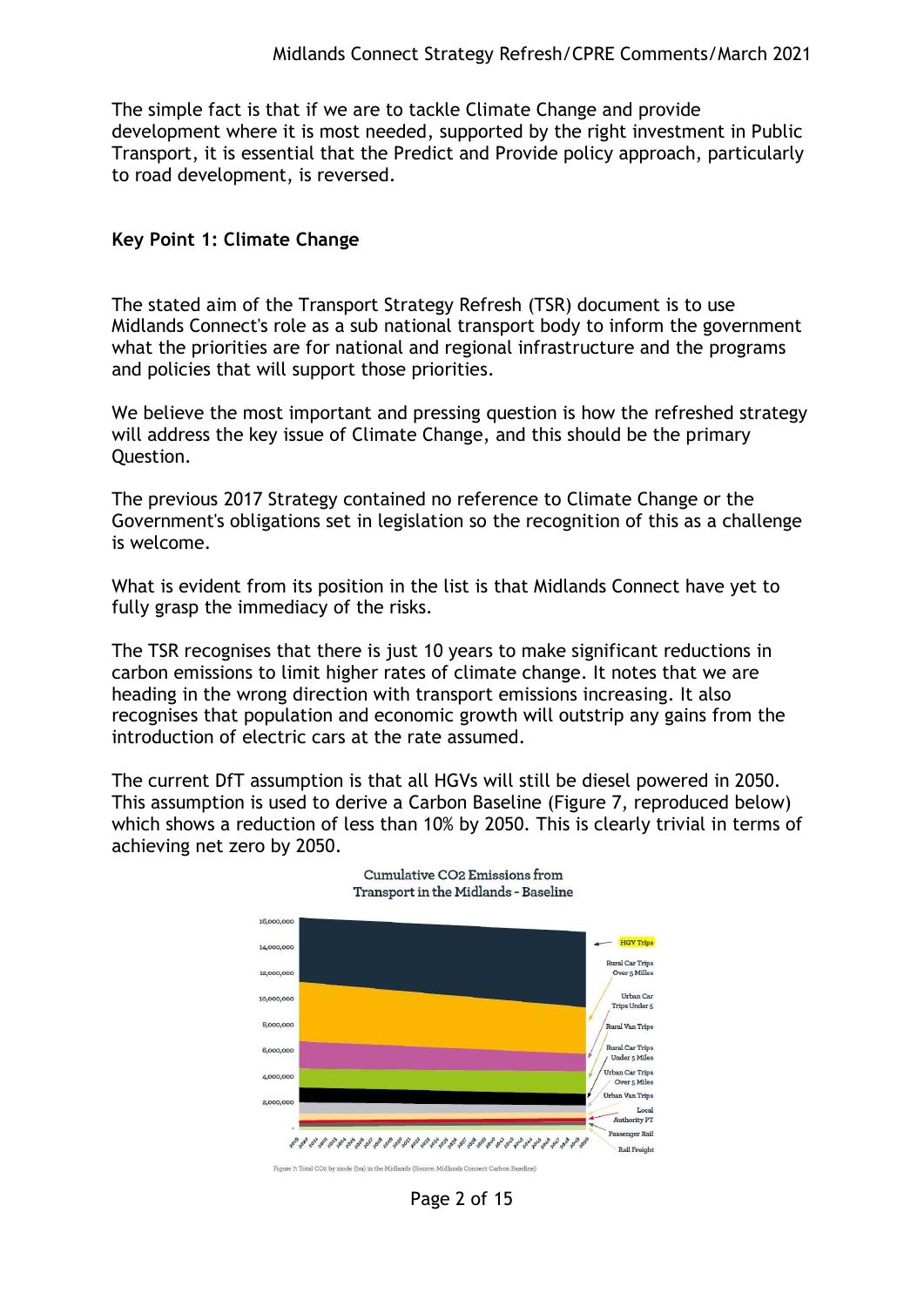There is no attempt to look at the effect that any proposed measures would have to rectifying this or to setting a pathway towards this obligation. The need for urgent and effective action is evident, as is the need to decarbonise all road vehicles including HGVs, where emissions continue to increase.

The TSR proposes working with local authorities to prepare a decarbonisation pathway to see what part they can play. This would also feed into national policy from the Department for Transport's (DfT) Decarbonisation Plan due out shortly. Whether Midlands Connect has contributed to the DfT Decarbonisation Plan is not stated.

And while schemes like Midlands Engine Rail (MER) can provide some improved connectivity, their contribution to reducing carbon will be relatively small.

The introduction of electric cars will assist meeting these targets, but the reduction achieved will be undermined if development in unsustainable locations increases car use.

The need to decarbonise HGVs is quite clear from Fig 7 but it is not clear how any failure to achieve this would be factored into logistics planning.

The Transport Action Network has rightly challenged the failure of Government to consider its Climate Change obligations when approving Highway England's road strategy RIS2. The 2014 National Policy Statement for National Networks<sup>1</sup> also predates the Paris Agreement so that also fails to take account of our climate obligations.

So, while TSR acknowledges the issue, we consider significant changes need to be made to provide the essential reductions that will be needed to meet our obligations.

We also note that, although the 'aims and objectives' refer to minimising other environmental impacts, there is no consultation question in regards to the impact on biodiversity or landscape.

The impact of Transport on the wider environment remains a major concern and should be addressed by Midlands Connect. Among the proposals they are supporting are schemes which would directly impact on the landscape, for example, widening of the A46 where it passes through the Cotswolds National Landscape (AONB) close to Bredon Hill. We would like to see a clearer commitment from Midlands Connect to protect the countryside and avoid harm to important landscapes.

<sup>&</sup>lt;sup>1</sup> [National Policy Statement for National Networks \(publishing.service.gov.uk\)](about:blank)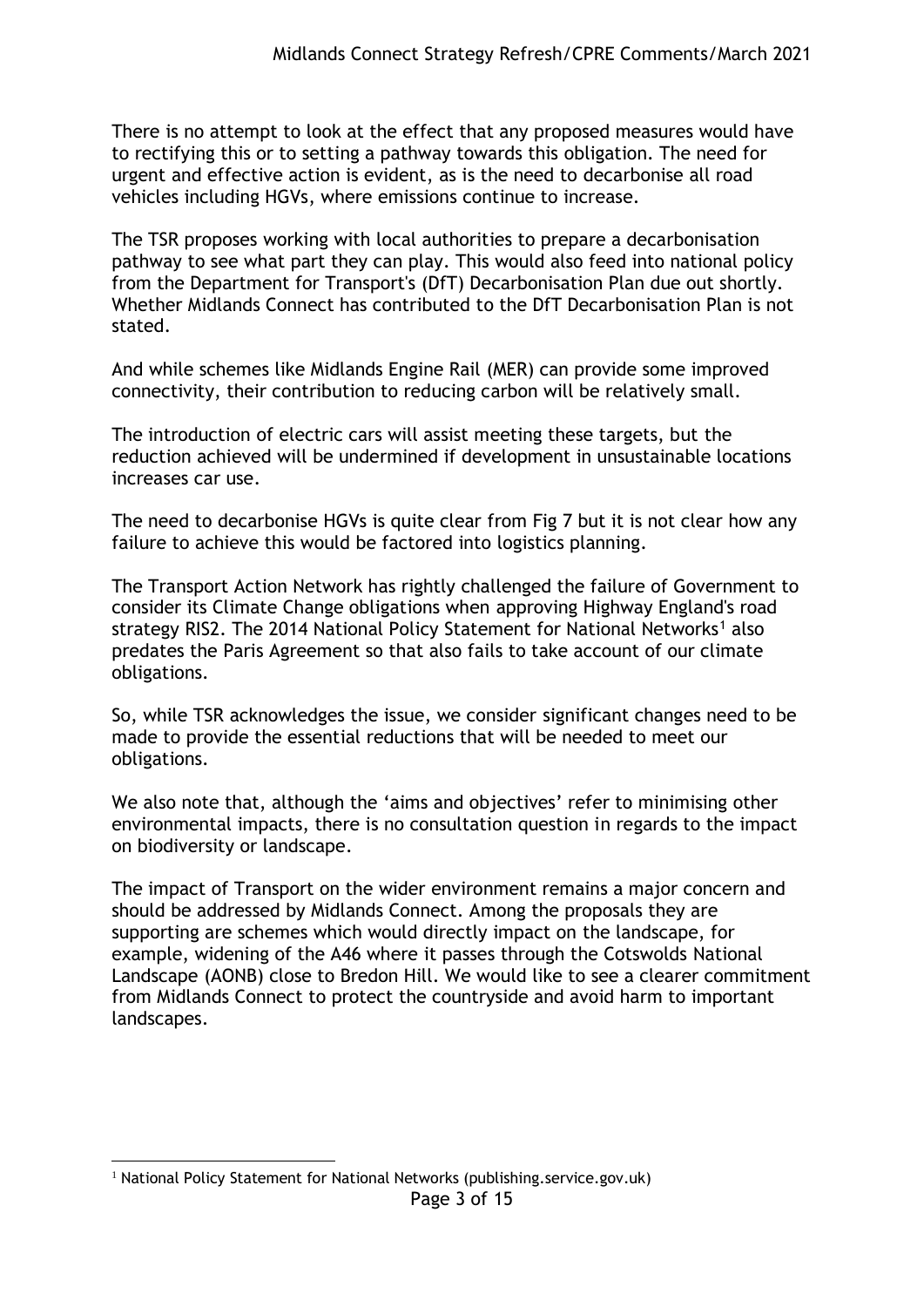## **Key Point 2: Links to Planning and Growth**

We believe this is a particularly important moment to review the direction of strategic transport spending across the Midlands in the light of the impacts on the economy and land-use needs that we anticipate post COVID.

Specifically, in its statement of 16 December 2020 on Planning, the Government anticipated significant shifts in development needs<sup>2</sup>. The statement withdrew the proposed new housing 'algorithm' which controversially would have forced more new housing into the countryside.

Instead, the twenty most populated urban centres in England saw their housing needs uplifted by 35%, with the intention of a greater emphasis on redevelopment of underused and derelict land. This includes towns and cities within the Midlands.

The statement goes on to set out three good reasons why this housing should be prioritised in our main towns and cities. Firstly, because that is where the services are, secondly, because of profound changes anticipated in the retail and office sectors and thirdly because it supports goals to protect the environment and curb Climate Change.

It is not yet clear how this will be delivered but, as the Government is also removing the Duty to Cooperate one would expect more housing in urban areas with a review of the approach to issues such as windfall provision and town centre regeneration strategies.

In that context, we note that the 'Aims and Objectives' on page 8 and 9 of the Refresh Document refer to 'Enabling population and employment growth *planned by Local Authorities*.'<sup>3</sup>

We simply do not agree that either the level or the distribution of development proposed in many areas of the Midlands, which are largely based on pre-COVID assessments of need and urban capacity, (for example the Leicestershire Strategic Growth Plan) are compatible with the intentions of this new statement.

We accept that Midlands Connect is not a regional planning authority, but it seems to us that there is a need for a review of what kind of transport infrastructure would best support the more sustainable patterns of development now anticipated by the Government and that there is an urgent need for a dialogue between Midlands Connect and the local planning authorities, particularly those facing the greatest pressures to release land for housing.

 $2$  [Government response to the local housing need](about:blank) proposals in "Changes to the current planning system" - [GOV.UK \(www.gov.uk\)](about:blank)

<sup>&</sup>lt;sup>3</sup> The Refresh document includes different wording of the aims and objectives in the boxes to the text. This is not helpful and should be addressed in future iterations of this process.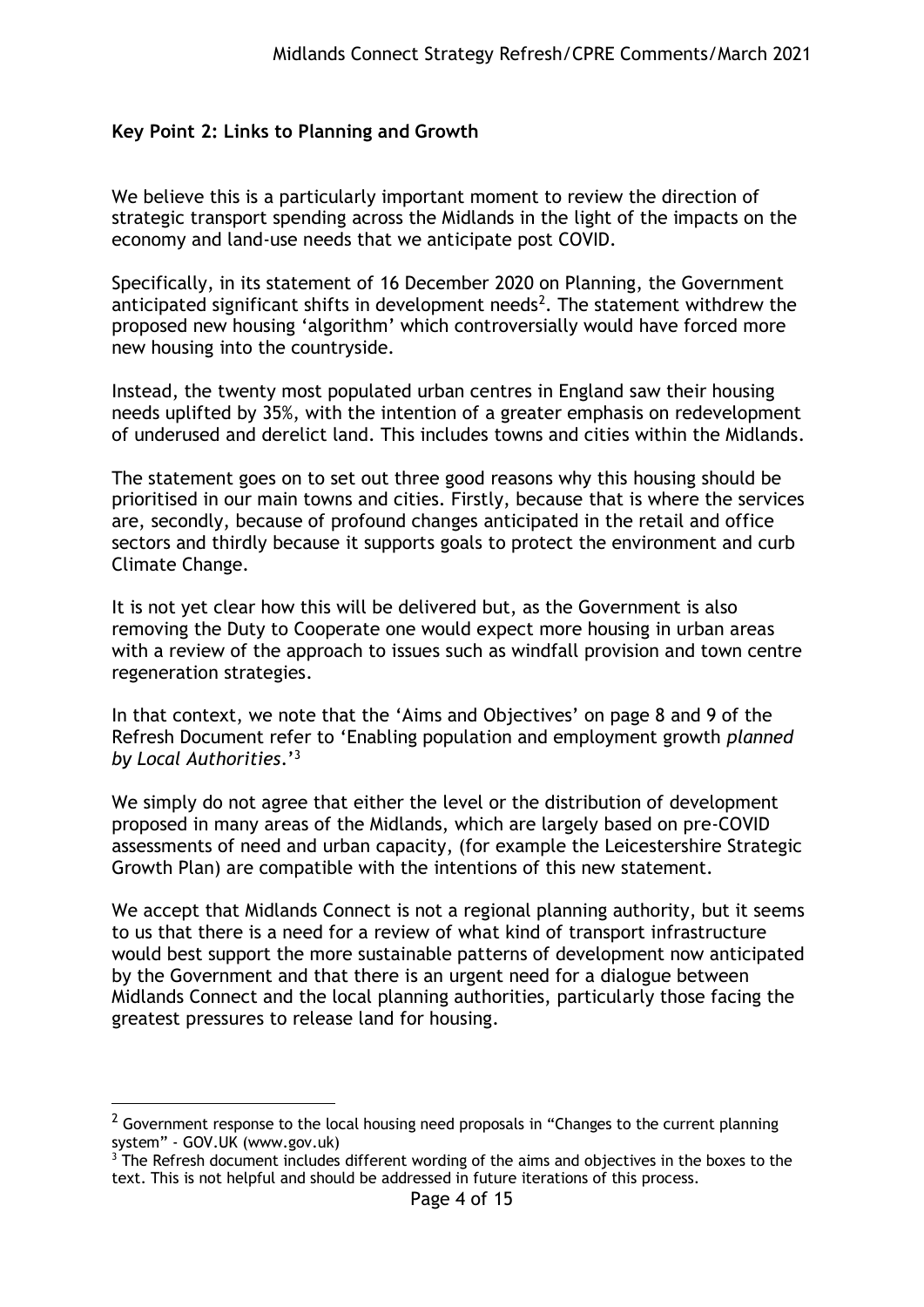This is the only way to create a virtuous loop between sustainable development and transport. It is no longer possible to detach unsustainable development patterns from transport investment decisions. Midlands Connect certainly should not assume the sum of local plan development proposals.

In particular the need for large inter-urban road interventions becomes much harder to justify. Moreover, the best way to provide reliable and fast connections to enable Midlands Businesses to Grow is to address the locally generated causes of congestion.

In other words, the TSR's continued support for substantial growth and large-scale transport proposals aimed at improving connectivity between towns and cities falls short in considering how these relate to wider transport and other objectives. Moreover, in terms of road infrastructure such a strategy is likely to prove selfdefeating as it allows traffic and (hence) congestion to grow in our urban centres.

# **Key Point 3: Levelling Up**

There is a suggestion in the TSR that building and investing in infrastructure has helped pull countries out of a recession faster and that connectivity is a key to a successful economy. It assumes that there will be a long-term need to accommodate future growth and that this will require more infrastructure. This is claimed to relate to the 'levelling up agenda'.

The TSR shows at Fig 5 that transport spending per head is much lower in all English regions compared to Greater London. But it does not acknowledge that in London transport spending has been, and continues to be, strongly focussed on increasingly public transport and sustainable modes.

So, while we agree in general that additional money should be directed to other parts of England, it is not simply a case of levelling up spending. Increasing the amount of money spent per head in the Midlands will only be successful if that investment is directed towards sustainable transport where it is actually needed and where the best value outcomes will be achieved.

Unfortunately, this is not entirely in the hands of local politicians and residents. The lack of integration of funding streams means that money for Rail, Strategic Highways and the MRN are in different pots to local transport funding.

There are hints throughout the document of a more integrated approach to transport spending but there is no clear proposal to move to this. The role of Midlands Connect, however, remains primarily to list schemes for funding from a narrow range of schemes which do not in general support integration.

The summary identifies this problem and Midlands Connect says it intends to use responses *'in discussions with Government about how it structures and allocates funding in the medium to long term.*' This is welcome and reflects the modal issues that concern us. However, this will not impact on immediate priorities.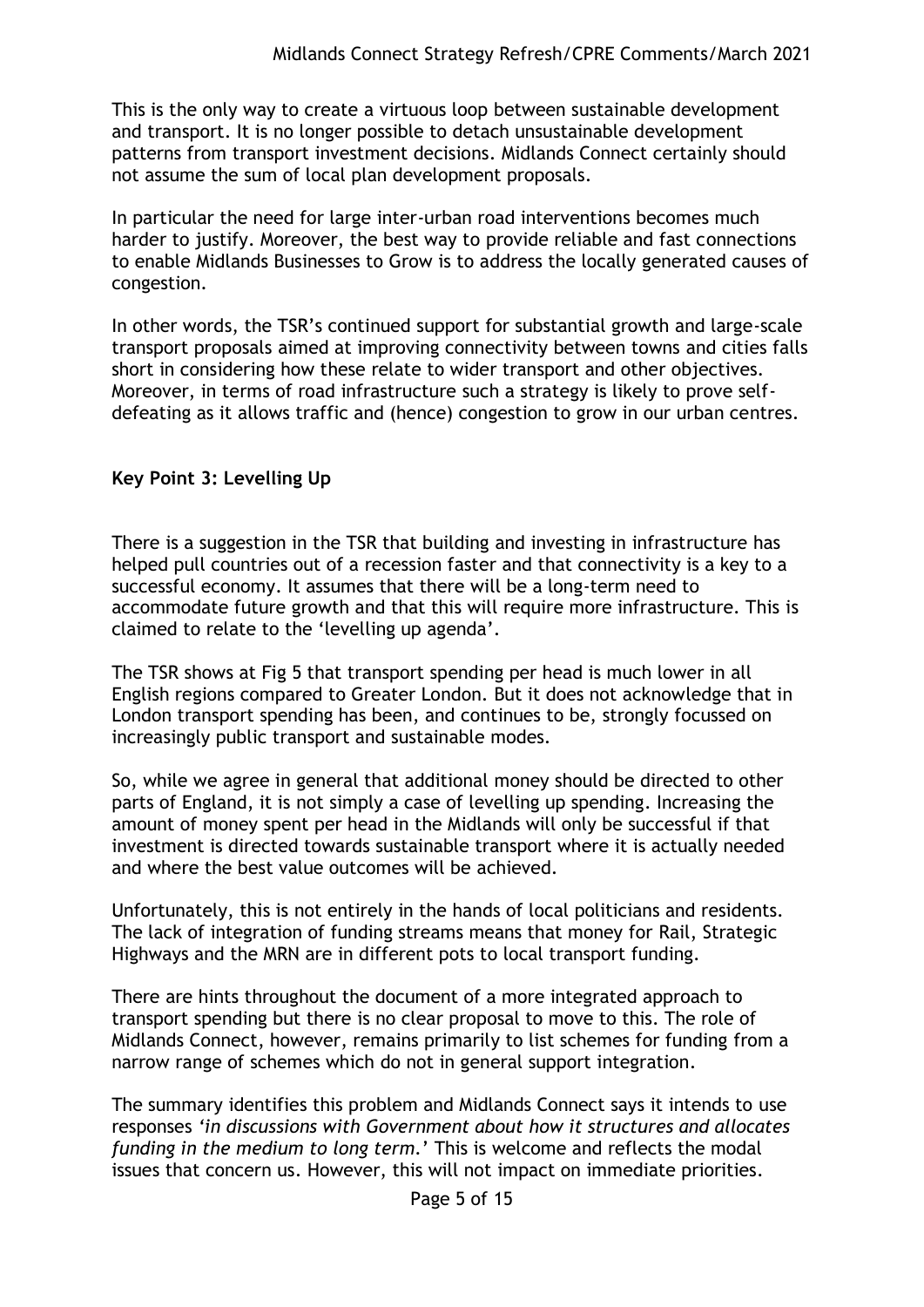# **Key Point 4: Modes and Local Transport**

It is welcome that the TSR seeks to integrate local networks but it is still seen only in terms of how these might improve longer end-to-end journeys which are a minority of all journeys made.

The TSR does not include the four headline outputs from the 2017 strategy and this is in itself welcome, as the outputs for roads, in particular, were couched in terms of speed and reliability on the SRN which is a poor predictor of transport efficiency. It is unclear, however, if these outputs have been superseded and if so by what.



Work in 2019 on the Alternatives Futures Report suggested a scenario-based approach. But this does not appear to have been followed through in informing this strategy and there is no reference to those scenarios, even though Scenarios 1 and 2 would appear to be consistent with the Government Statement of December 2020 referenced above, and also reflect how post-COVID planning, both in transport and planning, might support sustainable development.

The lack of integration between these pieces of work is not encouraging, given the need to address sustainable development goals, which is understood in the Refresh documents.

Instead, it suggests better connectivity is desirable to enable people to get from their front door to anywhere in the Midlands to access whatever they need, by road.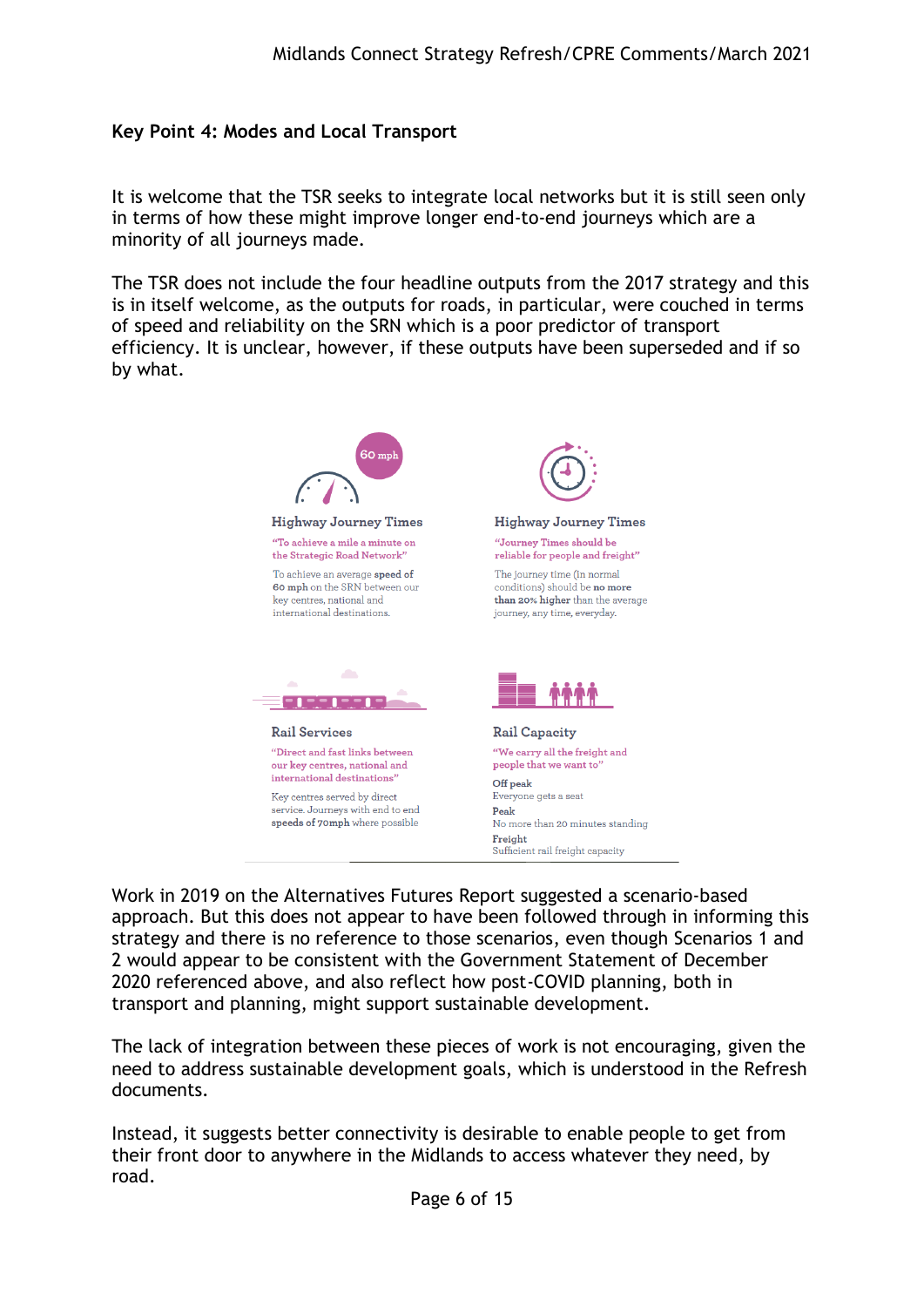As the summary puts it: *'However, while we'd ideally improve journey times and connectivity across every corner of the Midlands, across every mode of transport.'* That is not a desirable outcome and would only fuel longer journeys and more carbon use, while undermining the need for better local services and local transport.

We agree with the TSR that this is a complex issue and that there is a need to look at why and where people travel. However, this only appears to have been done for longer journeys, with a clear preference for expensive major roads and rail infrastructure that facilitate growth.

It also suggests *'looking for opportunities to lock in'* more sustainable travel but it is hard to see how this phrase will be made a reality.

At the moment the majority of journeys across both regions are made by road. 'Decarbonising Transport'<sup>4</sup> shows the West and East Midlands have the highest level of car use for the journey to work in England at 80% and 79%. Some places exceed 90% and travel patterns are highly dispersed and poorly catered for by public transport which lacks integration. The main exceptions to this are those areas which are close to the centre of towns and cities, where fewer people own cars and public transport services tend to be more frequent.

More journeys are also made on foot or by bike in and around urban centres. In the main, public transport services typically radiate from a centre and the vast majority are provided by buses.

Public transport is at present only an attractive option for a minority of journeys in and between the East and West Midlands. As many journeys made by public transport currently require more than one tickets, this can make them expensive too. The recent publication by the Government of 'Bus Back Better'<sup>5</sup> shows it wants to tackle this issue but there remains the problem that far too much development has been, and continues to be, permitted in places where good public transport is unlikely to be available.

The TSR has a stated aim to shift as many people as possible away from cars and onto alternative modes of transport but this has a heavy focus on rail. Rail has a role to play but is severely restricted in the journeys it can cater for in an attractive way because there are relatively few stations.

The Strategy recognises that we can't simply build more roads yet continues to supports a long list of road schemes. The previous strategy identified priorities for substantial rail and road projects over a 20-30-year period. The refresh includes an extensive road map of 'Early Priorities from our first strategy' and the Summary includes various corridors as well as 10 schemes on the MRN, so it appears to continue to rely heavily on road infrastructure improvements.

<sup>4</sup>[Decarbonising Transport: Setting the Challenge \(publishing.service.gov.uk\)](about:blank) Figure 4: Percentage of workers usually travelling to work by car by region of workplace, Great Britain, 2018 <sup>5</sup> Bus back better - [GOV.UK \(www.gov.uk\)](about:blank)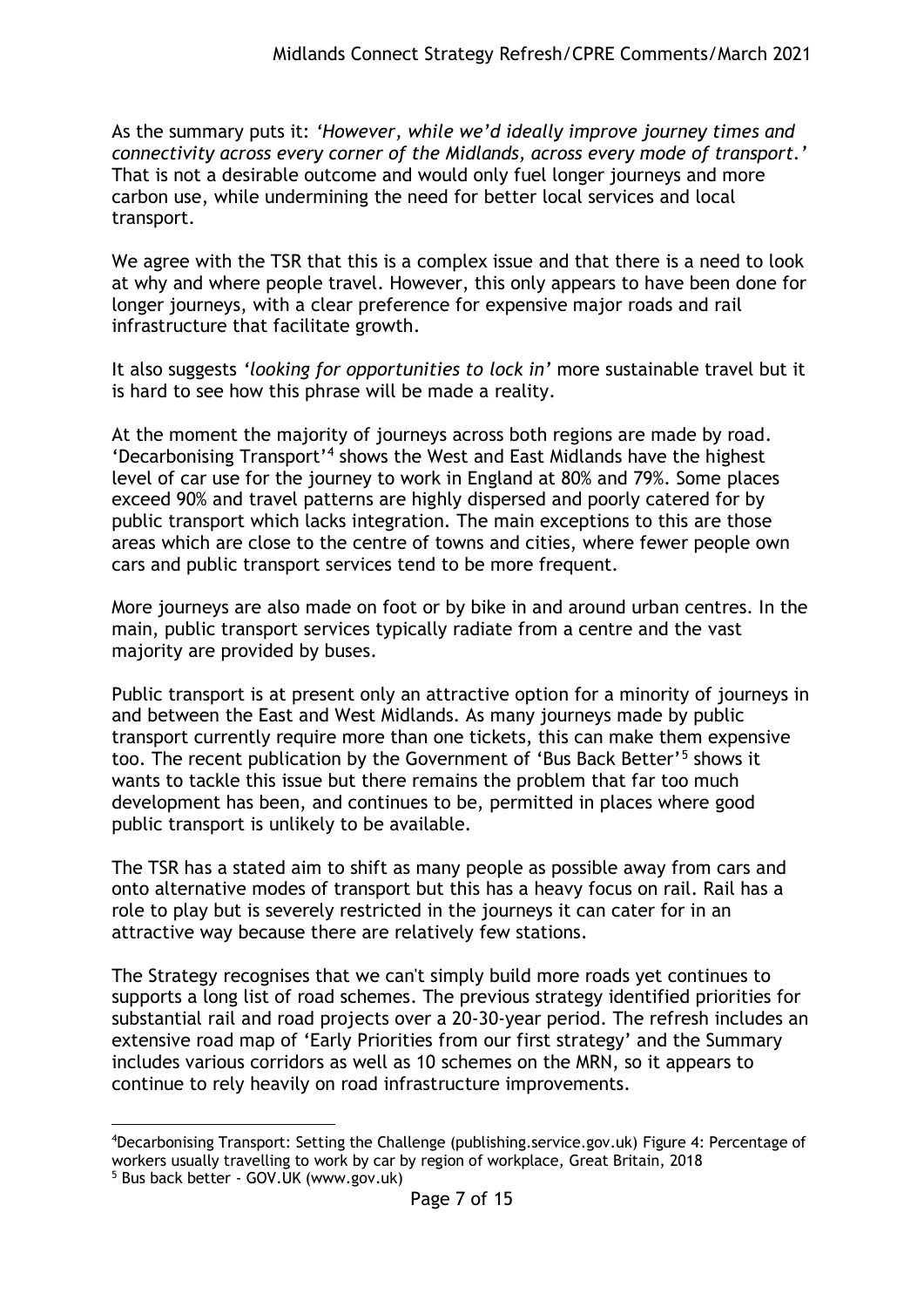The Refresh also asks if there is a different way to fund transport moving forwards. It talks about more integration but the examples given demonstrates limited engagement with the previous Scenario process. In effect it is a roadmap for new housing. Where this is located outside the existing urban areas, as would be the case for many housing sites proposed in areas such as Leicestershire, would be largely car-dependent with the majority of additional travel being by car.

Moreover, we question the realism of the TSR. One example of this is its consideration of an aspiration to build a railway station to serve a new 'sustainable' development (Fig 8).



Figure 8: Using transport investment to facilitate housing development involves a number of different funding streams

What it fails to recognise is the cost of building a railway station, the time taken to deliver it, and the extent to which it could reduce the number of car journeys to a typical development.

In reality the number of car journeys removed by one railway station is going to be very small. The cost of a railway station might well be over £10 million and the delivery period could easily exceed 20 years. Furthermore, based on experience elsewhere, the likelihood is that delivery could not be guaranteed.

A welcome change is the recognition that the strategy must take a broader view than just looking at strategic road and rail infrastructure. The TSR now recognises that it is necessary to consider how people reach 'strategic' infrastructure. However, it draws a distinction between strategic infrastructure and local infrastructure, which remains an unhelpful artificial division. The transport system must be considered as one integrated network that is needed to make millions of disparate journeys.

The problems of rural public transport are particularly difficult to resolve. It is also unclear to what extent COVID will influence behaviour in rural areas. An integrated solution to providing better connectivity is welcome and the TSR approach, based on the concept of 'rural hubs', a welcome concept and appears to be a significant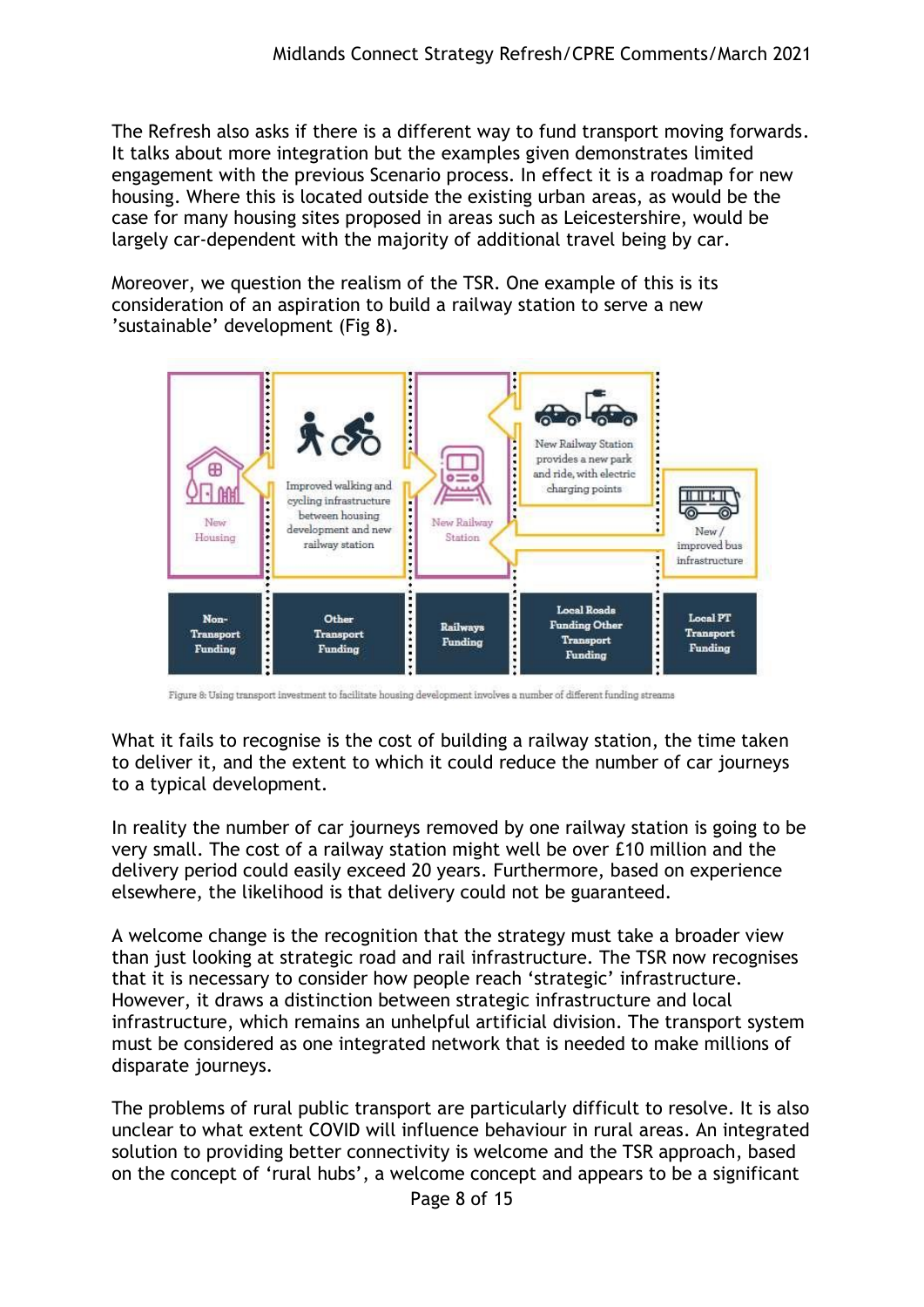departure. However, there is no indication of how these would be funded and what output they would be expected to achieve.

#### **Key Point 5: Technology**

The TSR has a worthy aspiration to bring people back to public transport using technology. The proposals for Tap and Cap Ticketing should make it easier to travel by public transport, provided it does not discriminate against those without access to the necessary technology.

However, the main problem is the lack of an integrated public transport network designed to facilitate journeys across the region and within cities (and the proliferation of development in unsuitable places).

This is further prevented by the deregulated bus environment and the lack of expertise to plan, run and finance integrated public transport networks. This is recognised in 'Build Back Better'<sup>6</sup> .

'Bus Back Better', the new (March 2021) National Bus Strategy. proposes to change this. Midlands Connect could help local transport authorities to make the case for replacing deregulated buses with franchising networks covering counties. This is standard practice across continental Europe and is a proven way of increasing public transport use.

Other technological improvements, such as improvements to traffic management, are also supported although the impact of these is likely to be minimal where congestion determines delays and improvements at one location can simply increase (even make worse) other congestion points, particularly on local roads into cities.

TSR does not address or propose road user charging, parking charges or other fiscal measures which have been made easier to implement by the introduction of technology. The role of these in influencing modal shift is important. And the Government has already recognised that there is a need in future years to replace revenue lost from fossil fuel taxes as electric vehicles are implemented.

Midlands Connect could play a leading role in this, both instigating discussion about the role of such demand management measures, and seeking to co-ordinate them to avoid some of the issues (for example, integrating Oyster Card and other similar systems) that have dogged other transport technology roll-out.

<sup>6</sup> [Build Back Better: our plan for growth -](about:blank) GOV.UK (www.gov.uk)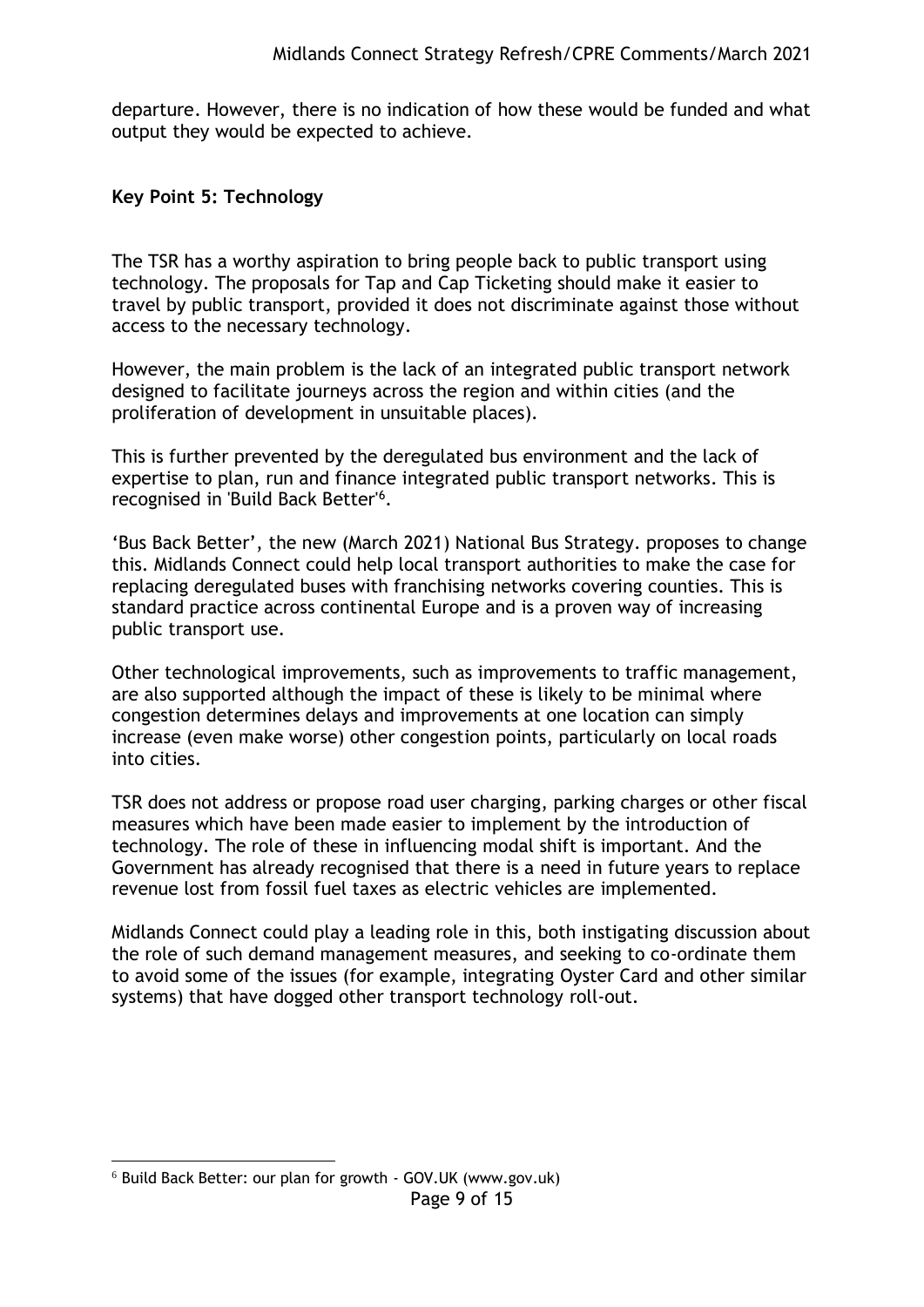# **More Detailed Comments on Schemes and Corridors:**

## **Rail and Coach**

The TSR and the 'Summary' do not contain the same information. The 'Summary' at Page 4 lists *'seven Midlands Engine Rail schemes'* which are not mentioned in the main TSR, though the same sketch-map is used. Moreover, even though it is a stated aim of the consultation, it is difficult to assess or comment on the soundness of these rail 'schemes' because the TSR contains no details of them.

There are added uncertainties regarding the Eastern leg of HS2 (to Leeds). While we recognise that this would need to be considered as part of an integrated strategy if it happened, HS2 is beyond the control of Midlands Connect.

Moreover, we believe Midlands Connect needs to be cautious about whether the promised potential of HS2 will be delivered and we are sceptical of some of the claims made for the scheme.

That being said, improving Rail services between the East Midlands and West Midlands is generally supported, as they have been traditionally poor.

We are concerned that the 'Midlands Rail Hub' is somewhat vaguely defined and it is unclear what the impact on connectivity would be of removing some services from New Street to Moor Street station in Birmingham. New Street is where most trains now call, making interchange between a number of routes simple. While, there may be a case for freeing up some capacity, there is a need to ensure connectivity is not lost.

We are also not convinced that the aim of the 'Rail Hub' is clear, whether it is to assist HS2, to provide better integration for existing rail journeys, or to make current services attractive to a wider population, and thus aid modal shift. Until there is more detail it is hard for CPRE to come to a firm conclusion on the various elements of this scheme.

We strongly believe that pressure on rail capacity within Birmingham could be reduced if there were more direct services between other urban centres in the West Midlands and that this could also support local regeneration.

Linking up existing lines and filling a few gaps where track has been lifted could provide much better connectivity. There are two important corridors of regional importance that should be further investigated:

(1) Between Nottingham, Derby, Burton-on-Trent, Lichfield, Walsall, Wolverhampton and Telford, which would make Walsall a new 'hub' for the north of the conurbation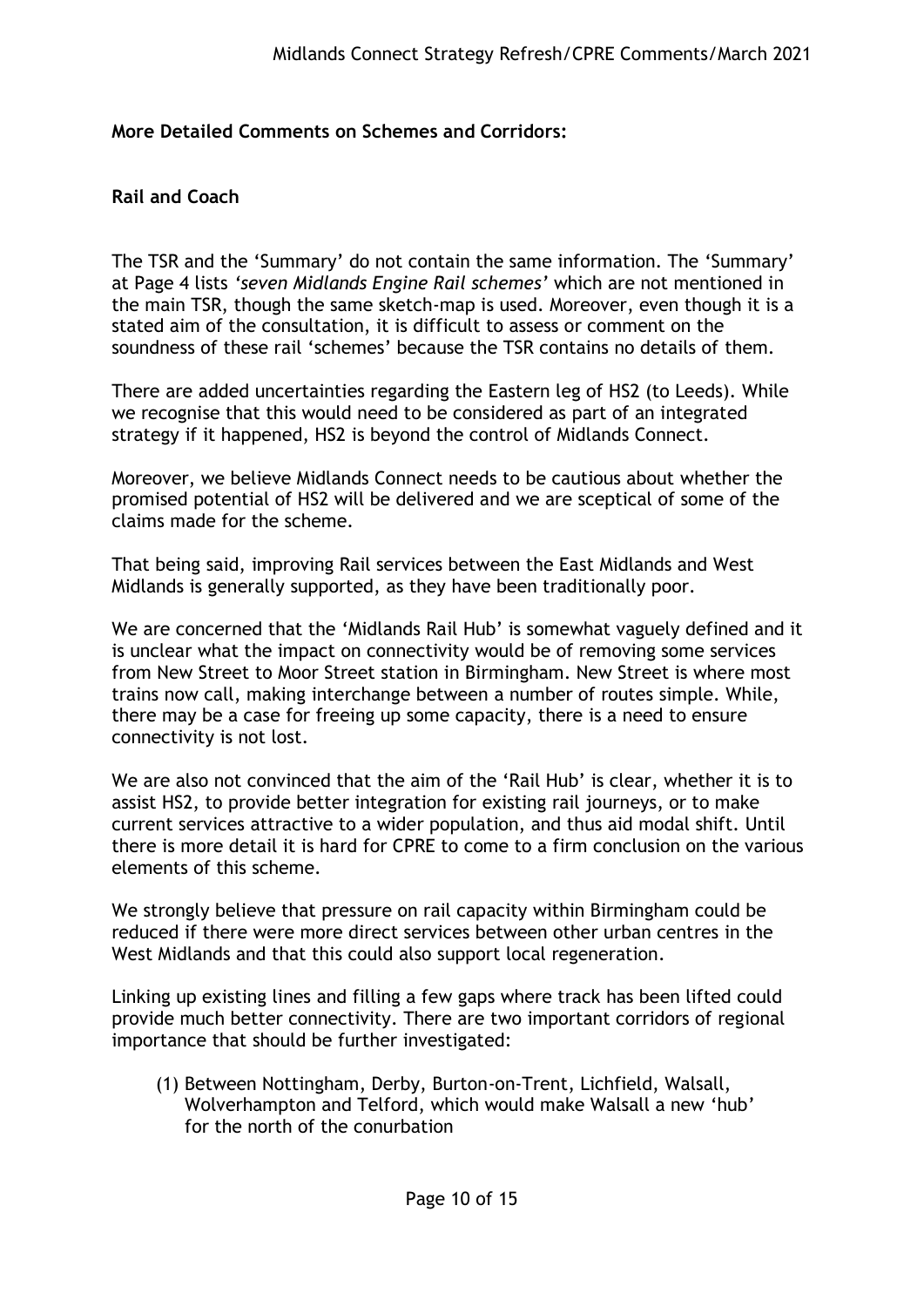(2) Between Nottingham, Leicester, Coventry, Leamington Spa, Stratford-upon-Avon, Evesham and Worcester (and possibly Cheltenham) – a sustainable transport alternative to the 'A46 corridor' road proposals still favoured by Midlands Connect.

The Bordesley Chords in Birmingham are supported as they would increase flexibility in the system. It should be noted that a planning consent for new housing granted on appeal by the Secretary of State in March 2021 may prevent the southern of the two curves being built but does not affect the northern curve.

The abandonment of franchising should remove wasteful competition freeing up track capacity and, in many cases. Longer trains could resolve crowding problems on particular routes and could be delivered cost-effectively.

Improving other services, including on the periphery of the region, such as those towards Lincoln and Shrewsbury, would provide additional benefits and are supported.

The 'Summary' includes 'Birmingham Airport Connectivity' as a 'Midlands Engine Rail scheme' but no details are offered in the TSR for this. It does not appear to be a rail scheme as such, and so should not be included under that title.

We acknowledge that there may be public transport elements of this which we would support but the details are not included in the TSR so it is again hard to make definitive comments.

A long-term outline transport strategy has been developed for the Toton area and is supported by Midlands Connect. We welcome long-term planning and the proposed enhanced rail and bus connections to the Toton Hub in principle assuming that HS2 is built.

However, as noted above, it should not be assumed that this part of HS2 will be built given the uncertainty regarding the future of long-distance travel, changed work patterns post-COVID, and the very significant cost of this phase of HS2. Refocussing transport around Toton will in any case lead to less sustainable travel patterns.

There is clearly an urgent need to create meaningful employment in North Nottinghamshire, but the current plans around Toton assume that those living in North Notts will travel all the way to the Toton hub to access employment. The sustainable option is to create the employment where people live such as in Mansfield and the other North Nottinghamshire settlements.

The proposed improvements to walking and cycling in the Toton area should be implemented regardless of other developments because they will enhance sustainable transport option in the area for people who already live or work there.

We are not in favour of the East Midlands Freeport which could generate so much rail freight traffic that there will be no capacity for the much-needed East-West rail passenger improvements.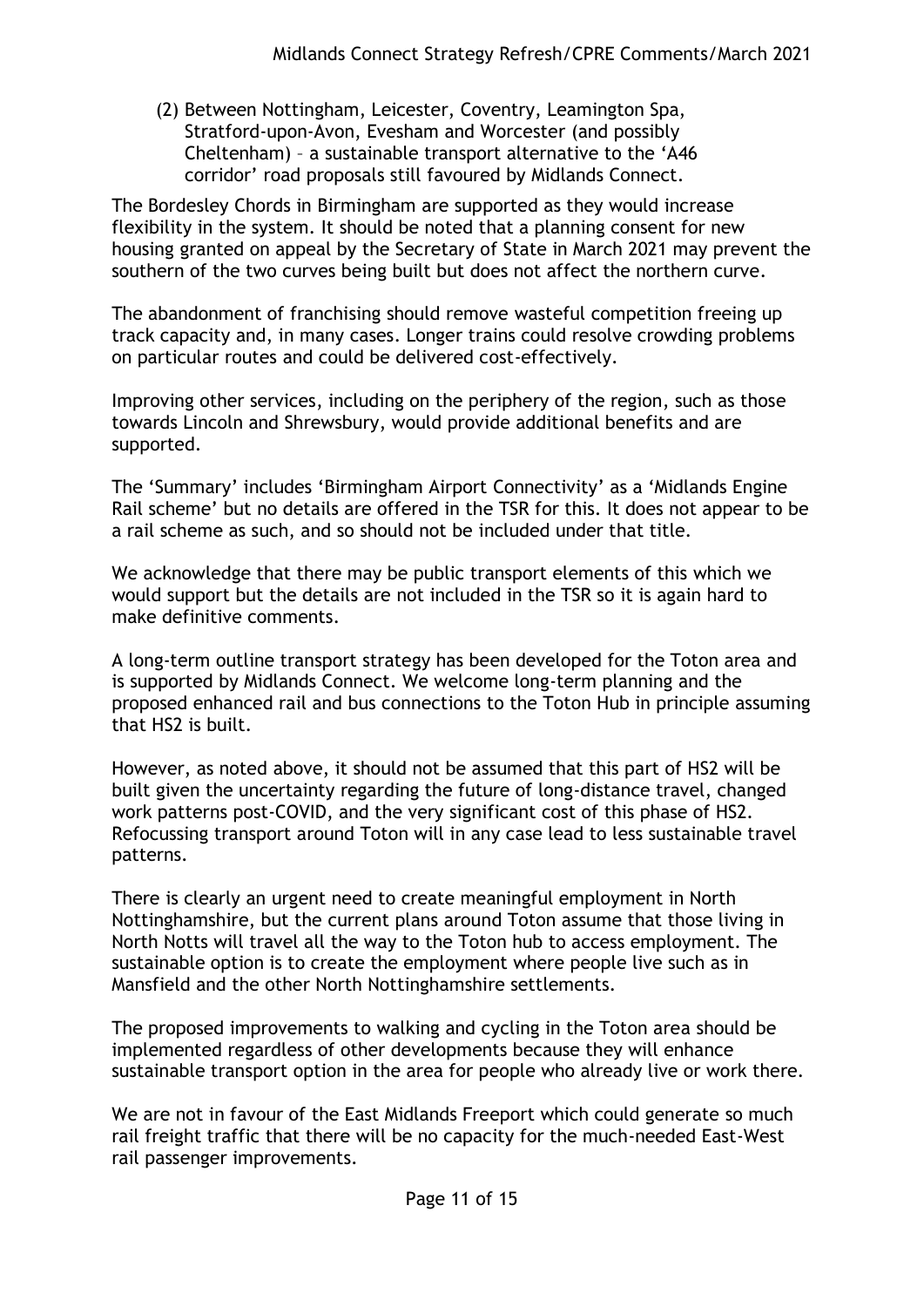As well as improving rail, we would also support improvements in coach services, and we welcome the work Midlands Connect says it is doing to 'identify' regional coach services to extend the benefit of rail improvements (and presumably to provide services in their own right which complement them). However, the Refresh document gives no details which makes it hard to comment in detail. This suggests this is not being given sufficient priority yet.

We would also like to see the much-vaunted aim of integration of public transport, including walking, cycling, bus and tram, to be prioritised with clear programmes of work for Midlands Connect and partner authorities to deliver effective proposals. The Government's Bus Strategy is showing signs of recognising the importance of integrating public transport but its proposals and funding priorities show little determination to reduce car use.

Midlands Connect should be helping to make the case for the radical changes needed.

# **Road**

The Strategy places a great priority on road investment with a long wish-list of schemes, many of which have no details and for which there does not appear to be a business case presented. No information is given to say why these are included and it appears highly unlikely that sufficient funding will be available for many of them. The main and summary documents are inconsistent. Indeed, the MRN schemes only feature in the 'Summary'.

The TSR lists six corridors for which it is stated *'intelligence'* has been gathered on *'traffic levels, travel patterns, freight needs, housing and jobs growth (both planned and possible),'* following which have been developed *'concepts for infrastructure which may be required to better support existing needs and future growth.'* Unfortunately, this information is not published with the TSR.

Indeed, no evidence is presented to show that these roads are in any way special or deserve the artificial 'corridor' designation which gives them priority.

However, the TSR goes on to say: *'As described previously, our new Strategy will put forward what we believe to be the 'no regrets' road infrastructure investment needs for the next 5 to 10 years. These will be the schemes we feel will be needed regardless of uncertainty of future traffic levels and economic growth.'* 

The surprising term *'no regrets'* is new and problematic. The idea that schemes are needed regardless of uncertainty about future traffic levels denies the actual impact of inter-urban road schemes which is to generate additional traffic and create the need for further road expansion.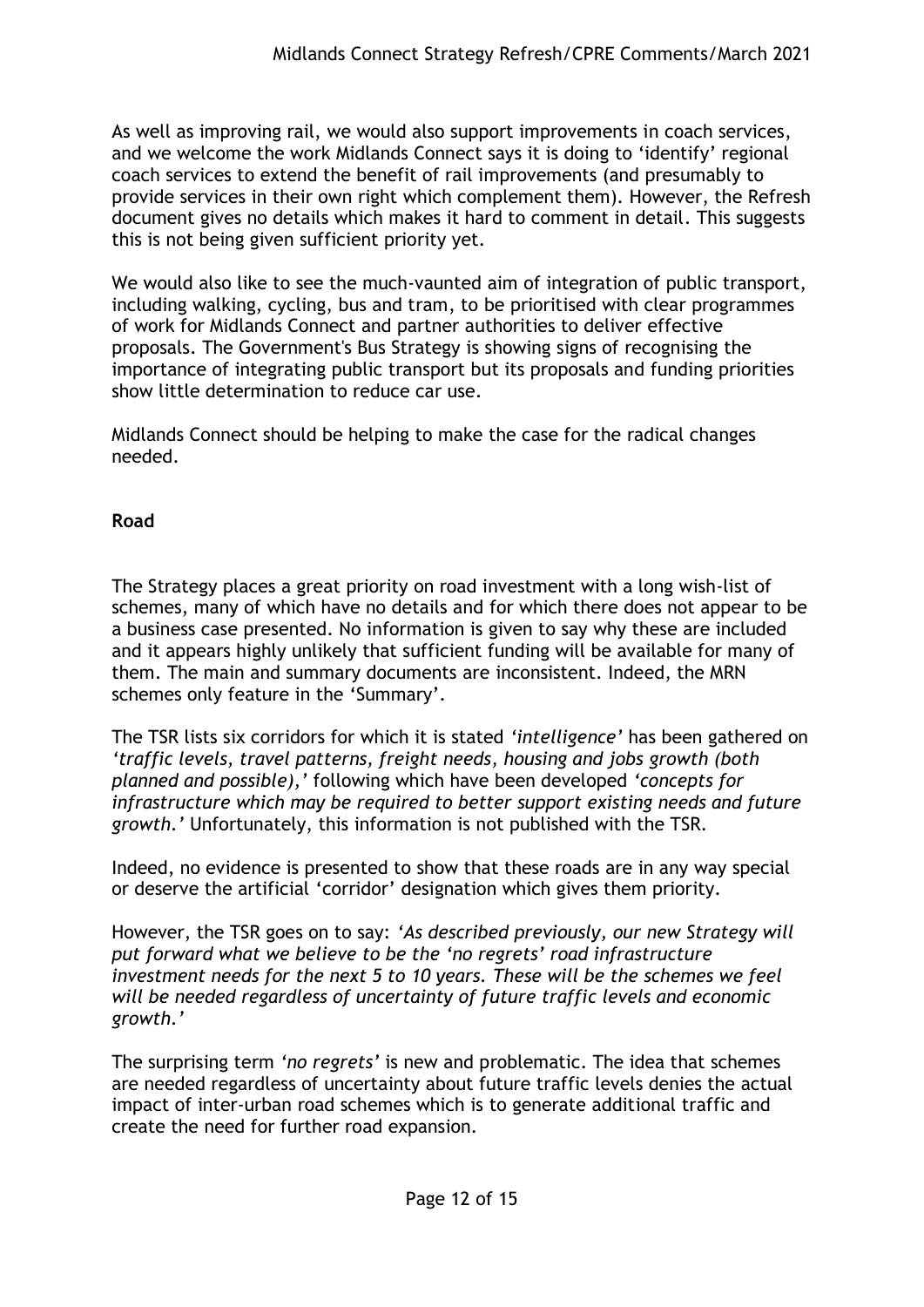The summary document narrows these down to three routes, the A5, A50/A500 and the  $\Delta 46$ 

There has historically been significant piecemeal investment on both the A5 and the A50/A500. The A5 is paralleled in part by the M6 and the M6 Toll and relatively close to the M54. Showing the A5 route going west to Holyhead through the Snowdonia National Park is misleading. It is not a suitable route and traffic should not be encouraged to use it. The fast route for heavy traffic should be the A483 past Wrexham then A55 along the Welsh coast.

In the case of the A46, between Tewkesbury and Humberside, it is defined in the document as the 'Trans Midlands Trade Corridor'. Freedom of Information requests and other sources have provided more evidence to show this its function in this regard is limited.

CPRE's detailed report of April 2020 on the A46 Corridor showed that this A46 corridor is largely a construct of Midlands Connect itself. There is little clear evidence that the role it plays justifies the economic or transport emphasis placed on it by Midlands Connect.

The volume of long-distance traffic on the A46 is small as a proportion of the traffic levels on most of the route so numbered. The main congestion problems relate to specific locations: Ashchurch, Coventry and Leicester in particular. In the case of Leicester, Midlands Connect appear to have toned down the aspirations for an A46 Expressway, which is welcome although major road building is still being pursued by local authorities to support unsustainable housing development in that corridor.

The real need in all these locations is to primarily address the causes of congestion, and the local transport and planning solutions required to reverse that situation. While, as in Ashchurch, this may include some road infrastructure it is unlikely to be of the level envisaged in previous work by Midlands Connect.

We believe it is now time for Midlands Connect to acknowledge that the A46 corridor does not have the importance placed on it.

In particular, the aspiration for a dual carriageway along the whole route, including in sensitive areas such as the Worcestershire part of the Cotswolds AONB, should be considered outdated.

Instead, Midlands Connect should address those local issues using the scenario planning approach which was identified in 2019.

We have not considered the ten 'Major Road Network and Large Local Majors' road schemes in detail as so little information is given on each one. However, we note the emphasis on the MRN further skews funding. These schemes amount to a total cost of £453 million. Because they are being put in a list submitted to the Department for Transport, this large amount of money is being concentrated on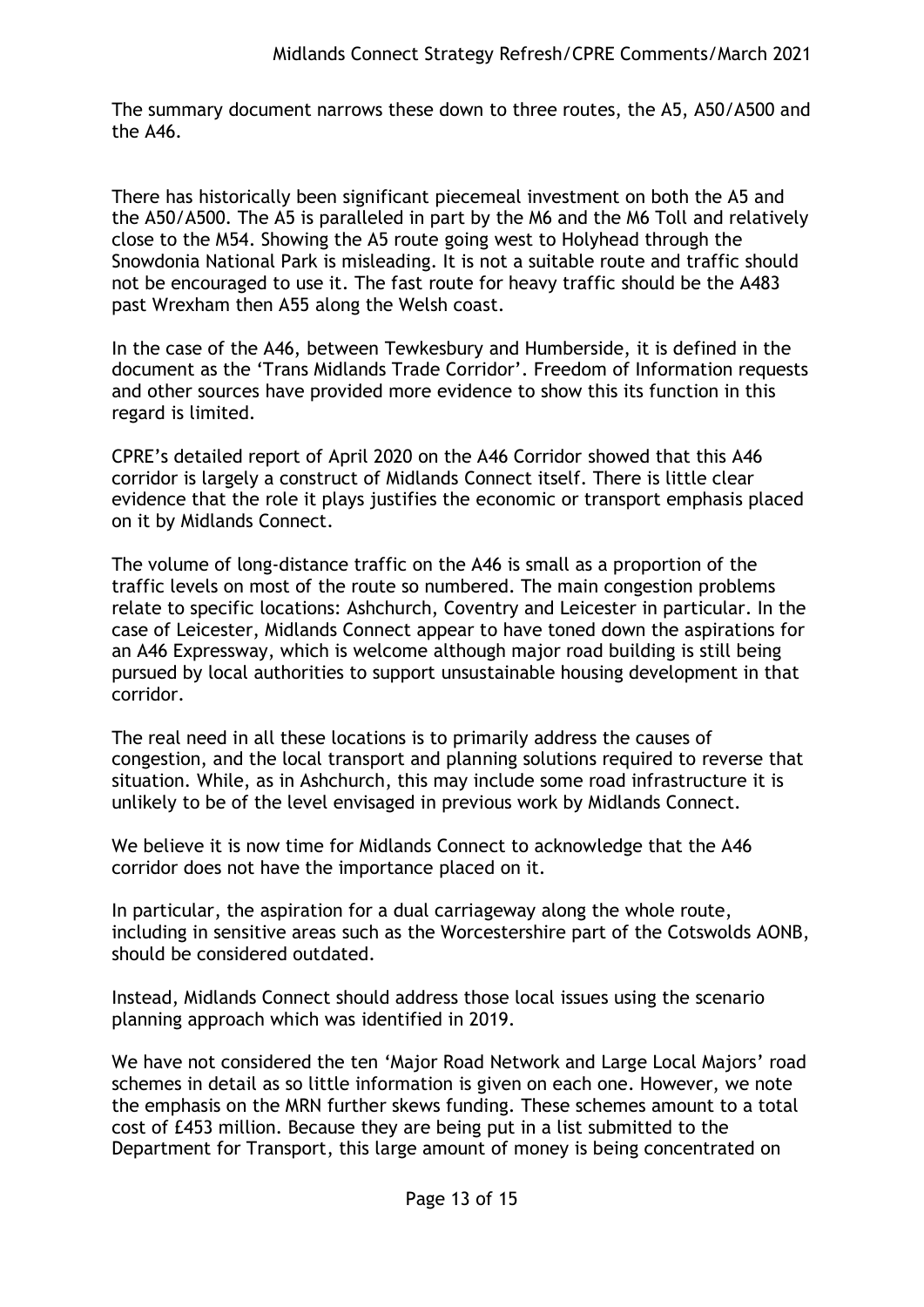road building and is not available for more local needs, and local politicians cannot redirect it to those needs, even if they are more pressing.

Funding is further distorted because the Department for Transport has also allocated £4 billion to Housing Infrastructure Funding (HIF) bids. These are almost all for road infrastructure. This exceeds the recent £3bn announced for bus measures nationally in conjunction with the bus strategy. That could make a real difference even if it was reallocated just in Birmingham.

According to the Summary Midlands Connect is *'continuing to work with local authorities to develop a robust pipeline of schemes for the MRN to support all road users.'* Despite elsewhere berating the skewed nature of transport planning, this will ensure that further MRN schemes come forward and that money remains unavailable for other transport schemes, while local authority officers are presumably working up MRN schemes rather than other schemes.

Emphasis is placed on ensuring these schemes benefit all users but no evidence is given to show how that is the case and, even if pedestrians and cyclists are prioritised on those routes, it is unlikely to be where investment is most needed to encourage sustainable transport modes.

**Conclusions**

#### **Broad Points**

In conclusion CPRE considers this consultation is flawed because 1. there are inconsistencies between the TSR and summary documents and 2. because insufficient information is given on the headline schemes to allow meaningful comment.

That being said, we welcome the emphasis in the TSR on Climate Change which was not in the original but believe Midland Connect's ambition is not yet sufficient and this colours its priorities.

We are concerned, more widely that there is insufficient emphasis in the TSR on protecting the environment more widely or on the impact on the Midlands landscape.

We also welcome the acknowledgement of the need to address traffic growth and the balance of transport spending in the medium term, however, the current programme is heavily based on bidding for new road infrastructure on the SRN and MRN.

We welcome the emphasis on links into town and cities but Midlands Connect is still failing to address the need to redirect transport spending away from interurban road building.